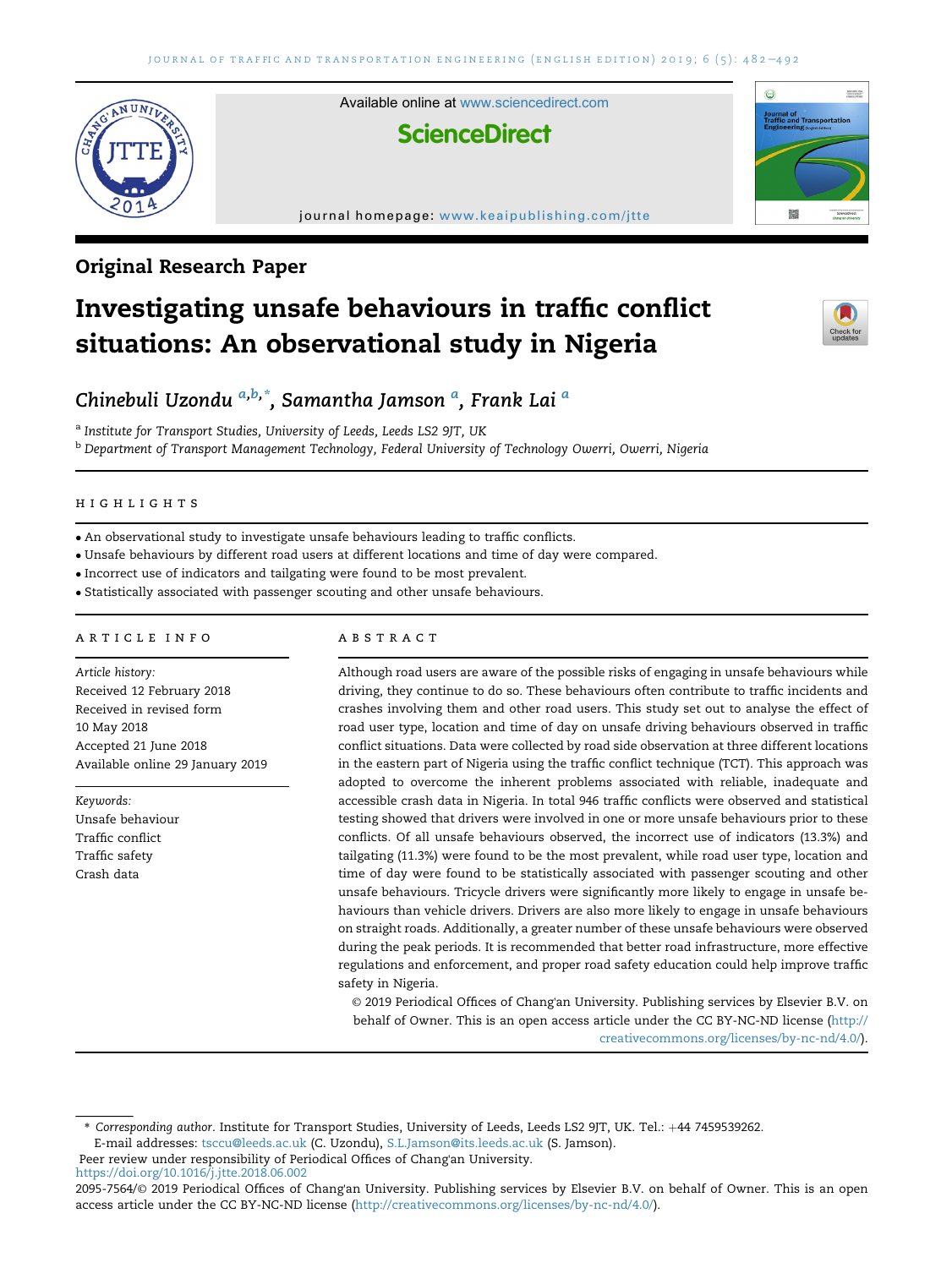### <span id="page-1-0"></span>1. Introduction

Road traffic crashes constitute a major public health problem, and a greater percentage of these occur in low and middle income countries. The nature of road safety issues in developing countries is significantly different from that in developed countries. For example, traffic safety records are much worse in Africa than in Northern and Western Europe. In its Global Status Report on Road Safety 2015 ([WHO, 2015\)](#page-10-0), the World Health Organisation (WHO) reported that the highest road traffic fatality rates are in the low and middle-income countries, particularly the African region. Despite the fact that the African region is the least motorised (2%) of the world, 16% of all recorded deaths as a result of road crashes is found there. Transport systems have increased and developed rapidly in these regions and whilst measures have been developed and implemented in an attempt to achieve crash reduction, there has been limited success and the crash rate keeps increasing.

The number and frequency of road crashes in Nigeria have become a growing concern and as such requires urgent attention. Nigerians depend majorly on the road transport system as a means of mobility in preference to cycling and walking, and the rail system is not developed. Nigeria as a country has not achieved much success in tackling this problem despite the programmes the Federal Road Safety Corps (FRSC) has implemented in the past. According to [FRSC](#page-9-0) [\(2015\),](#page-9-0) between 2010 and 2014, more than 27 000 people died and about 100 000 were injured in 48 841 road crashes. [FRSC](#page-9-0) [\(2017\)](#page-9-0) further shows that 5053 people were killed in 9694 road crashes in 2016, representing a decrease of 387 in comparison with the death toll of 5440 recorded in 2015 where about 9734 crashes happened. Fig. 1 shows the variations in the number of crashes and associated casualties from 2007 to 2016.

Transport users' behaviour has been identified as the main cause of road traffic crashes in Nigeria. According to [Ogwude](#page-10-0) [\(2010\)](#page-10-0), whilst no actual crash may occur in all conflict situations, cases of near crashes are very frequent and leave the impression that the road environment is quite demanding and might be very dangerous. A study by [Ukoji](#page-10-0)

[\(2014\)](#page-10-0) has shown that unsafe driving behaviours accounted for up to 90% of crashes in Nigeria: this includes inappropriate speeding and speed-related factors, poor knowledge of traffic regulations, including road signs and markings, drink driving, dangerous driving, driver fatigue and inappropriate overtaking. [Atubi \(2010\)](#page-9-0) examined the patterns of road traffic crashes in Lagos State with the use of secondary data from the FRSC and the Nigerian Police and found that more than 90% of road traffic crashes could be attributed to speeding and recklessness on the part of drivers. Additionally, the environment in which a driver operates can influence behaviour for example, weather conditions, time of day and road design [\(Abele and Moller,](#page-9-0) [2011; Dixit et al., 2012; Hao et al., 2016; Kilpelainen and](#page-9-0) [Summala, 2012\)](#page-9-0). Research ([Hills and Baguley, 1992\)](#page-10-0) has shown that most roads and road systems in developing countries are being built and upgraded with little consideration given to road safety. [Almqvist and Hyd](#page-9-0)é[n](#page-9-0) [\(1994\)](#page-9-0) further suggested that some road design measures dramatically reduce the number of mistakes that lead to risks and crashes, by reducing opportunities for road users to make errors; and if errors do occur, making the environment more forgiving.

In response to the United Nations (UN) decade of action for road safety, FRSC launched SAFE ROAD in Nigeria with the aim of reducing road crash deaths and injuries by 50% by 2020. It is based more on changing driving behaviour than advocating for good road infrastructure. The FRSC has stepped up the campaign for a safer road environment in Nigeria to ensure that these objectives are met.

Research findings from experiments in other countries that attest to the effectiveness of measures put in place to ensure safety may not have a similar effect in Nigeria considering that some behaviours could be localised due to the nature of the driving environment and vehicles using the transport system. It is very important that research and evaluation studies should incorporate country-specific conditions and suggest appropriate interventions accordingly.

Data on traffic crash causation are also important for the targeting and monitoring of road safety interventions, such data could also help in defining the extent of the road safety



Fig.  $1 -$  Number of road traffic crashes and associated casualties in Nigeria, 2007–2016 [\(FRSC, 2015](#page-9-0)).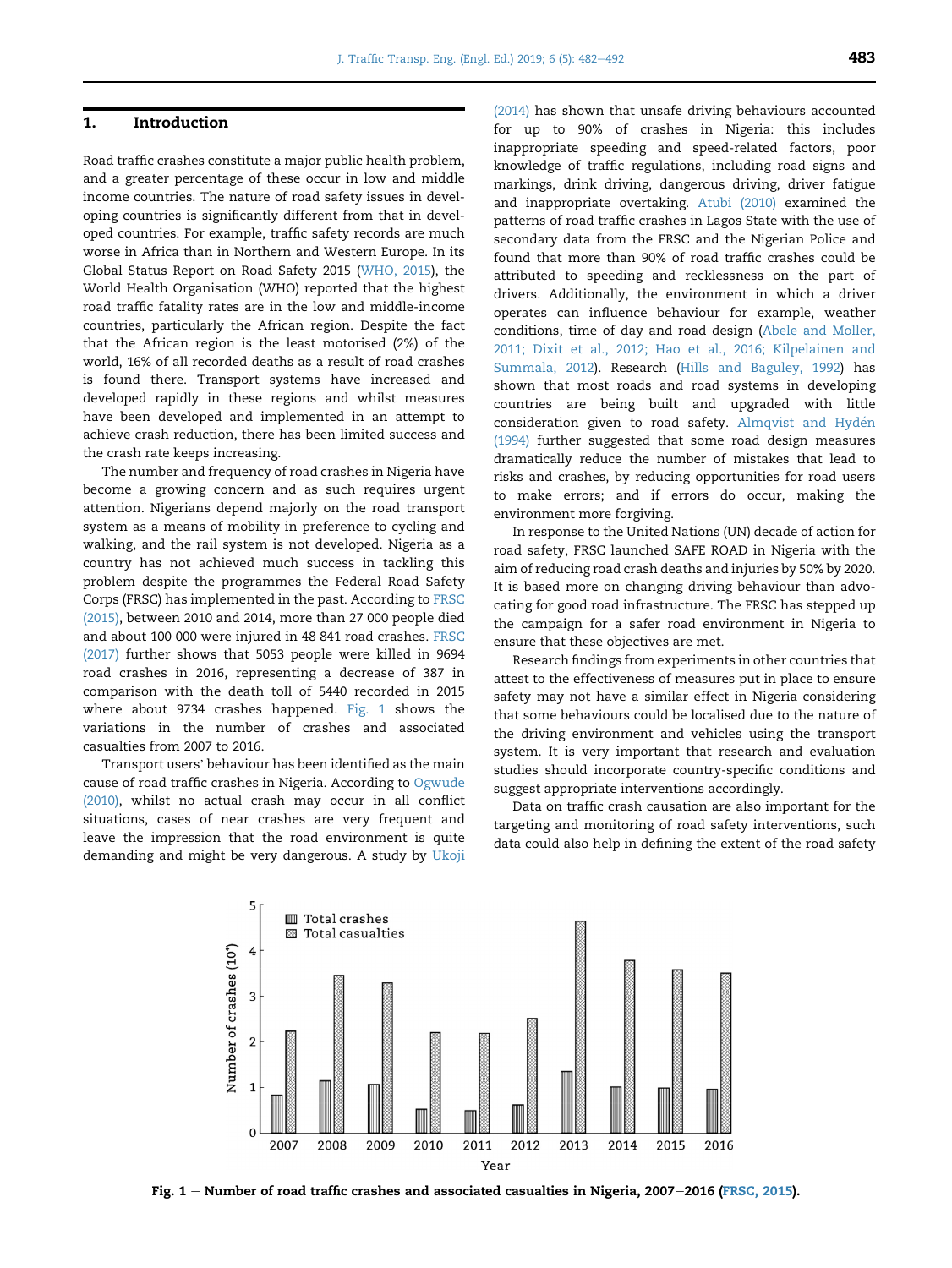problem by comparing it with other causes of death in order to make informed decisions ([WHO, 2015](#page-10-0)). Crash data are not readily available in Nigeria and where they are usually incomplete and lack the necessary information needed to tackle road safety problems. For example crash data in Nigeria is aggregated and does not give specific information on how or why most crashes occurred.

Crash data has been used over the years in safety analysis and has proved to be very beneficial in improving road safety. [Wegman \(2013\)](#page-10-0) has shown that the number of road crashes, casualties and associated consequences, all emanating from crash data are the most commonly used measure of assessment for road safety. On the other hand, understanding underlying factors leading to crashes are very important when planning effective crash reduction and prevention measures, and this requires obtaining accurate information about the problems involved. Researchers are continually searching for ways to gain a better understanding of factors that affect crash occurrence ([Lord](#page-10-0) [and Mannering, 2010; Savolainen et al., 2011](#page-10-0)). According to [Muhlrad \(1993\),](#page-10-0) comprehensive safety diagnosis is required not only to highlight the main crash problems but also complementary information for use in design of relevant safety measures. This information obviously cannot be relied on solely or be easily captured from crash data. Crash numbers are too small, the method of collection and reporting is biased and not informative and in addition, it takes a very long time to collect the quantity of data needed for proper analysis. In the words of Almqvist and Hydén [\(1994\),](#page-9-0) one might say that crash analysis is a "desk tool", often conducted indoors without any link to "what is going on in the street". This study, therefore, uses direct behavioural observation to collect non-crash data needed to examine and understand the underlying variables which contribute to the unsafe behaviour of drivers in conflict situations in Nigeria. The aim is to provide greater knowledge of behaviour and interaction of various road users, to overcome the inherent problems and inconsistencies associated with crash data in Nigeria and to provide adequate recommendations without waiting for actual crashes to occur.

In this study, we attempt to define unsafe driving behaviour as deliberate and systematic practices that increase the risk of a conflict or crash and also investigate the types of road users, road locations and time of day that are directly associated with these behaviours. It is also expected that this study will promote awareness on specific unsafe behaviours prevalent in Nigeria and create an understanding of the importance of safe driving in Nigeria, showing that all these could be achieved with non-crash data.

# 2. Method

#### 2.1. Study area

This study was carried out in Owerri, Imo State in the eastern part of Nigeria. Imo State has recorded variations in the number of road traffic crashes over the years and although crash rate has consistently decreased in the last three years, the injury rate still remains very high [\(ISBOIR, 2018\)](#page-10-0). Fig. 2 shows the number of road traffic crashes and injury rate in Imo State (2007-2016) and according to [Ukibe et al. \(2011\)](#page-10-0) road traffic crashes remains a significant cause of morbidity and mortality in Owerri. The city is made up of three local government areas namely Owerri Municipal (where this study took place), Owerri North and Owerri West. The major activity centres are government public buildings such as the federal and state secretariats, medical centres, hotels and centres for higher education. Population studies carried out in 2006 in Nigeria show that Owerri city has an estimated population of 3 927 563 ([NBS, 2016\)](#page-10-0).

In recent years, there has been an overwhelming increase in vehicle ownership in Imo State. The number of tricycles (popularly called Keke N.A.P.E.P [\(Fig. 3\)\)](#page-3-0). as a means of public transportation has also increased due to a ban placed on motorcyclists in the city few years ago ([Fig. 4](#page-3-0)). It is expected that in a city where there are many vehicle types, different road user groups without much knowledge of road safety and roads lacking properly designed road furniture (or none at all), there will exist peculiar behaviours that might seem different from what are observed in the developed world.



Fig.  $2 -$  Trend of road traffic crashes and injury numbers in Imo State, 2007-2016 [\(FRSC, 2017](#page-9-0)).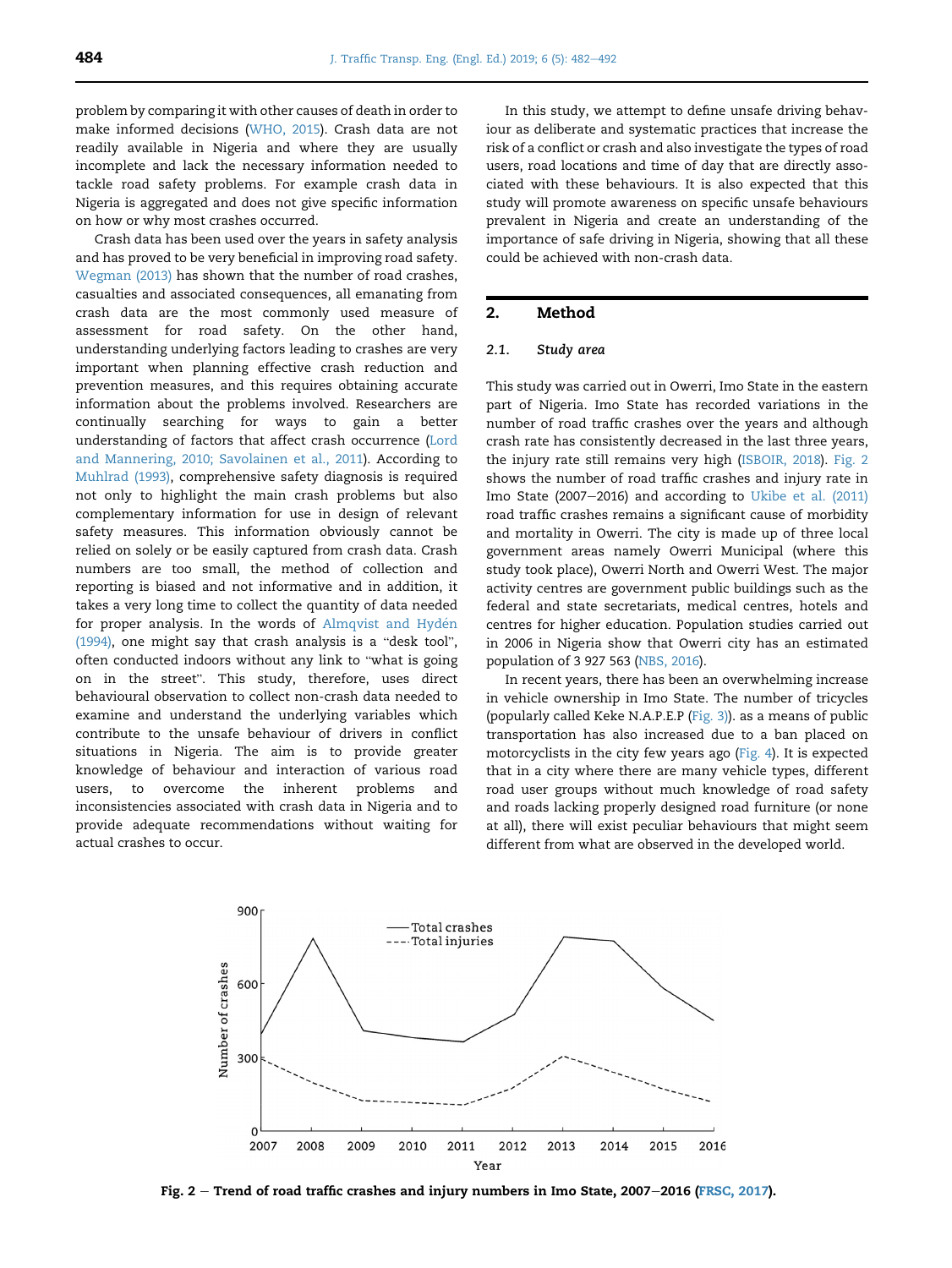<span id="page-3-0"></span>

Fig. 3 - Study locations. (a) Govt. Coll. (b) IMSU. (c) Dick Tiger.

### 2.2. Locations of traffic observation

The locations chosen represented typical road environments in Nigeria, and allowed observation without distractions and obstructions. Three locations were selected: Government College Road (Govt. Coll.), Imo State University junction (IMSU) and Dick Tiger junction. These roads all have a speed limit of 50 km/h for passenger cars and 45 km/h for trucks and tankers (not posted). Fig. 3 shows the study locations and the characteristic of each location is shown in [Table 1.](#page-4-0)

The data were derived from observation of traffic conflicts involving vehicle and tricycle drivers at different locations and time periods (peak 7:30-9:00, off-peak 11:00-12:30) every day of the week for seven days. This study was carried out in daylight and good weather conditions. Data collection was limited to daylight because most activities in Nigeria take place in the day. The sun goes down between  $18:00-19:00$ , visibility decreases, the street lights are not always functional, and there are issues of personal safety. Data collection was performed during June/July 2016.

#### 2.3. Procedure

This study used the traffic conflict technique (TCT) as an alternative to analysing crash statistics. The TCT was adopted because of the limitations associated with crash data in Nigeria, as outlined in Section [1](#page-1-0). The TCT is a method of observation, where near-crashes (conflicts) are recorded and used for predictions of crash risk and for studies of events leading to crash situations. A conflict situation is defined as being when



Fig. 4 - Number of registered vehicles in Imo State, 2013-2017 [\(Board of Internal Revenue Owerri, 2018](#page-10-0)).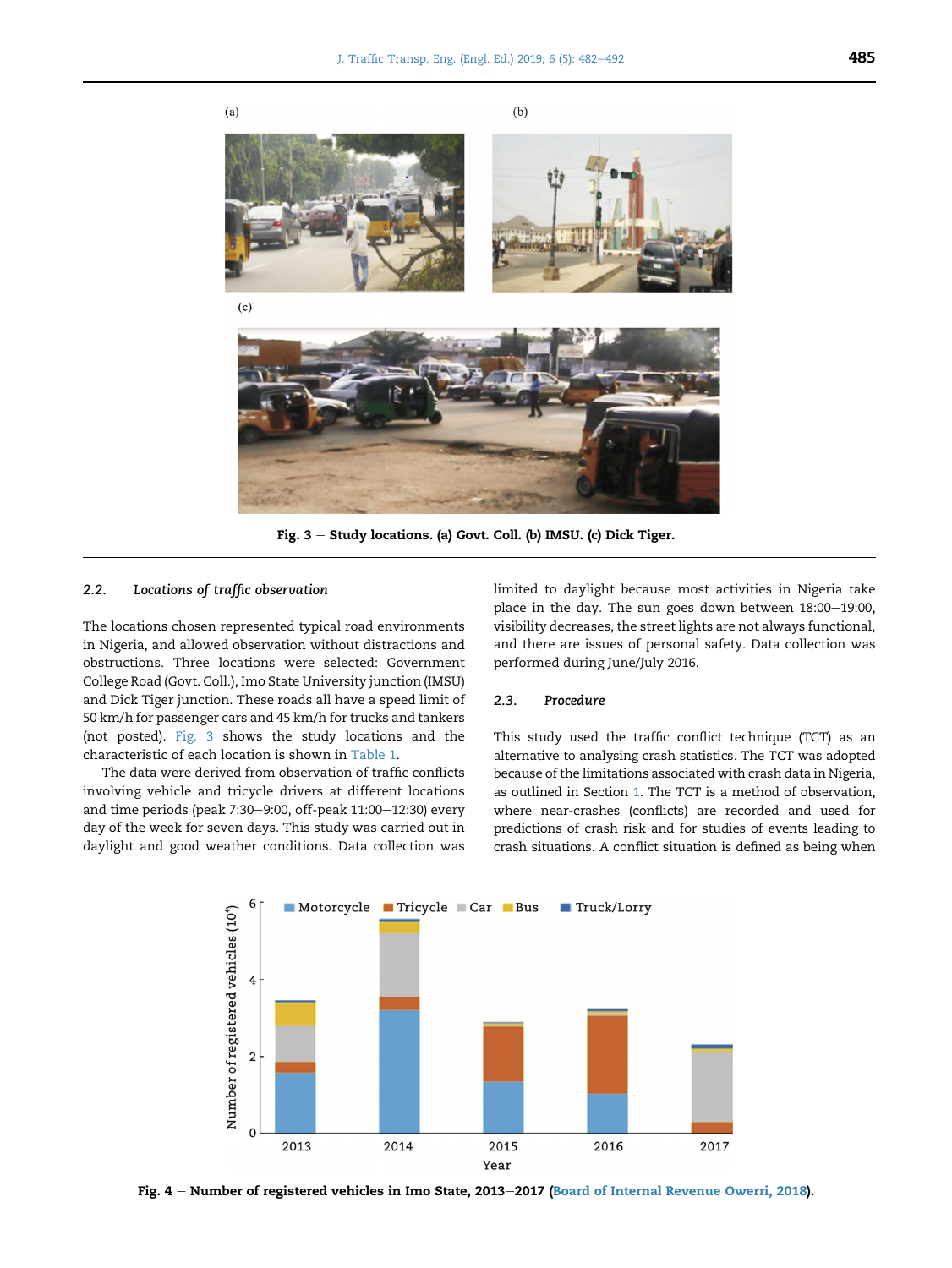<span id="page-4-0"></span>

| Table $1$ – Characteristics of study locations. |                                                          |                                                                                                     |                                                                                                    |  |  |  |  |  |
|-------------------------------------------------|----------------------------------------------------------|-----------------------------------------------------------------------------------------------------|----------------------------------------------------------------------------------------------------|--|--|--|--|--|
| Location                                        | Govt. Coll.                                              | <b>IMSU</b>                                                                                         | Dick Tiger                                                                                         |  |  |  |  |  |
| General description                             | Dual carriageway;<br>mix traffic; good<br>condition road | Dual carriageway;<br>mix traffic; poor road<br>condition laid in residential<br>and commercial zone | Single carriageway; mix traffic;<br>poor road condition laid in<br>residential and commercial zone |  |  |  |  |  |
| Speed limit (km/h)                              | 50                                                       | 50                                                                                                  | 50                                                                                                 |  |  |  |  |  |
| Posted                                          | None                                                     | None                                                                                                | None                                                                                               |  |  |  |  |  |
| Lane marking                                    | <b>Yes</b>                                               | No.                                                                                                 | N <sub>o</sub>                                                                                     |  |  |  |  |  |
| Parking on street                               | Restricted                                               | Restricted                                                                                          | Restricted                                                                                         |  |  |  |  |  |
| Loading                                         | Unrestricted                                             | Restricted                                                                                          | Unrestricted                                                                                       |  |  |  |  |  |
| Pedestrian crossing                             | None                                                     | Yes, one side                                                                                       | None                                                                                               |  |  |  |  |  |
| Pedestrian path                                 | Yes, all sides                                           | None                                                                                                | None                                                                                               |  |  |  |  |  |
| Traffic light                                   | None                                                     | Yes                                                                                                 | None                                                                                               |  |  |  |  |  |
| Road layout                                     | Straight                                                 | Roundabout, semi signalised                                                                         | Four arm, unsignalised                                                                             |  |  |  |  |  |
| Traffic control                                 | No.                                                      | <b>Yes</b>                                                                                          | N <sub>o</sub>                                                                                     |  |  |  |  |  |
| Warden                                          | Part of morning peak                                     | Part of morning peak till dusk                                                                      | Part of morning peak                                                                               |  |  |  |  |  |
| Presence of road divider                        | Yes                                                      | Yes                                                                                                 | None                                                                                               |  |  |  |  |  |

two or more road users approach each other in time and space to such an extent that a collision is imminent if their movements remain unchanged (Amundsen and Hydén, 1977).

Data were collected via roadside observation using a video recorder, clipboard, conflict recording form and pen by trained observers. According to [Svensson and Carsten \(2007\),](#page-10-0) video recording is helpful in conflict studies as it aids in confirming conflicts and checking observer reliability. The definitions of conflicts were established according to Amundsen and Hydén (1977) as they can be identified by the fact that the closeness to a collision is anticipated and very imminent. Conflicts recorded included interactions between different road users (vehicle and tricycle drivers). Only manoeuvres where the vehicle driver proceeds straight ahead or makes a turn and interacts with either another vehicle or tricycle were included. The situations of interest were those where the road users were on a collision course, implying the existence of an evasive action or manoeuvre (braking, swerving and accelerating).

Observation procedures included the detection, recording and estimation of speed and distances, sketching the situation and describing the causes of the conflict [\(Almqvist and Ekman,](#page-9-0) [2001](#page-9-0)). Observers also had audio recorders to talk about the traffic situation and causes of conflicts ([Almqvist and Ekman,](#page-9-0) [2001](#page-9-0)). Observers recorded basic data about each conflict, such as date, time of the day, light conditions, weather, involved road users, etc. They also recorded all circumstances that may contribute to the understanding of the possible reasons for occurrence of the conflicts. For ease of measurement, distances at the locations were mapped out using electric poles, billboards and other road furniture. Observers arrived 30 min before data collection started, to set up all necessary equipment, become familiar with traffic movement and practice speed and distance estimation. The observation started at the same time in all the locations and was the same length of time. The locations were filmed with video recorders set at some distance from the focus of observation. Their position was carefully chosen during the site survey to get the best view of the locations, and the video recorders and observers were also positioned covertly to reduce any influences or interference with normal road user behaviour. In addition, observers were also discouraged from wearing reflective vests. For each location, conflict observers worked in teams of two, each recording session lasted for 90 min and a total of 21 h of observation was carried out.

# 2.4. Measures

#### 2.4.1. Inter-observer reliability

Twelve persons were trained as conflict observers for five days. During the training period, a large number of conflict situations were scored and discussed comparing manually recorded and video recorded conflicts to assess the interobserver reliability. At the end of the training, a practice observation was conducted, and the inter-reliability of the observers was calculated. Eight observers whose recordings were almost the same were chosen. The reliability rate, i.e., the percentage of conflicts that were scored correctly, compared with all conflicts that should be scored, plus all the non-conflicts that were scored (Almqvist and Hydén, 1994), was calculated at 84%. These observers took part in the pilot study from which six were finally selected to take part in the main data collection while two were left in reserve in case a replacement was needed. The results from the pilot and main conflict studies were also used to estimate the reliability of the observers. Even though there was a great similarity in the results of the teams at different locations, in some cases, there were differences in scoring but this could be as a result of traffic which was very busy at certain times and because the observers were newly trained. Observers were trained to measure speed by comparing their estimates with measurements by a radar gun as a control instrument.

#### 2.4.2. Definitions of unsafe behaviours

Unsafe behaviours derived from the observation of traffic conflicts were as follows.

#### (1) Inappropriate speed

According to [Quimby \(1986\)](#page-10-0), inappropriate speed is defined as exceeding the speed limit, or failing to slow down under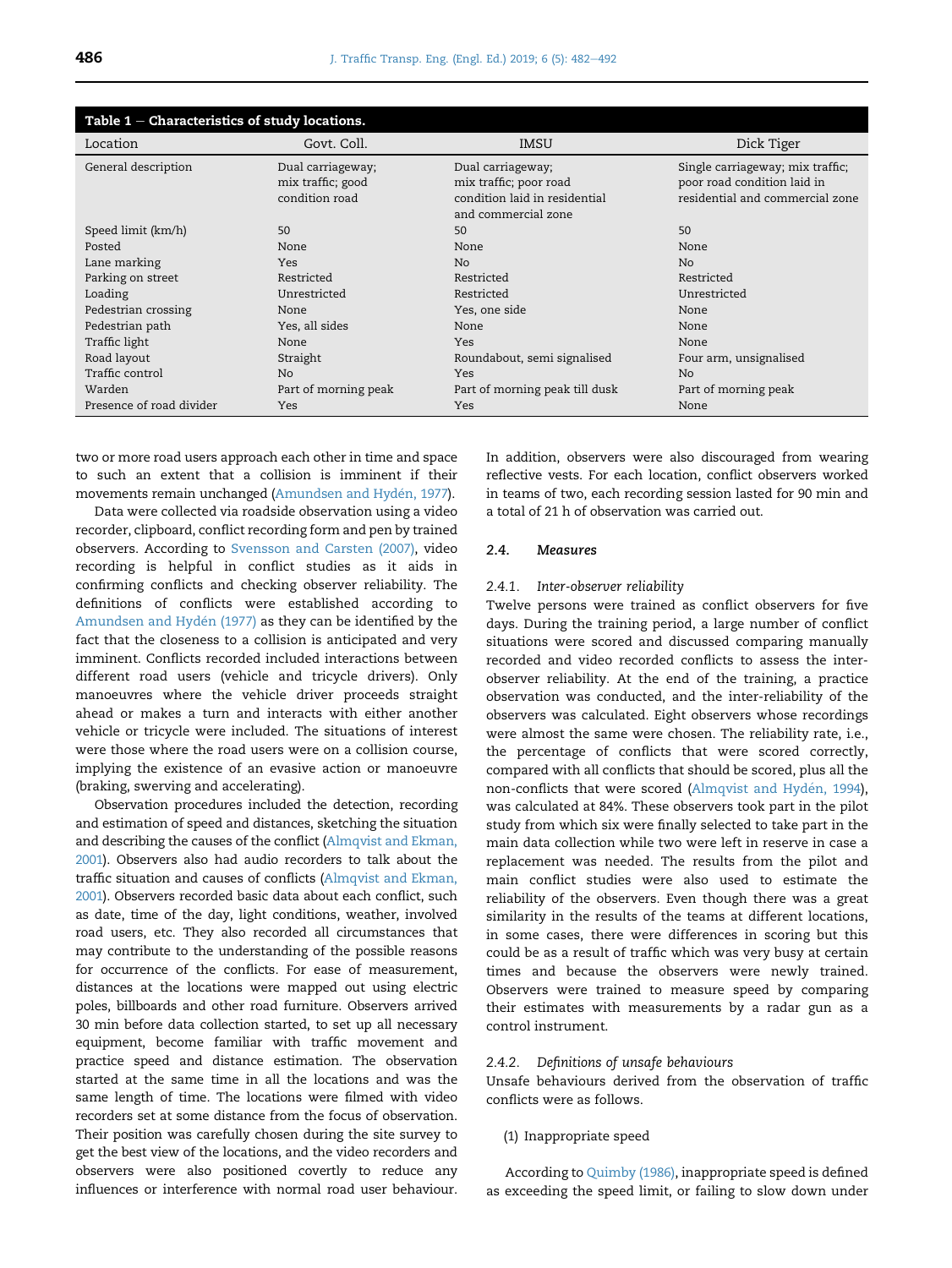different conditions, e.g., at intersections/junctions, approaching traffic lights, close to other vehicles or tricycles, parked cars or waiting cars, at road works, etc.

#### (2) Eating/drinking

Consuming any kind of food/drink or seen holding anything related to these.

(3) Cell phone use

Seen holding or using a cell phone, including earphones.

- (4) Inappropriate overtaking
- E.g., from the wrong side, too dangerous, etc.
- (5) Tailgating

Following a vehicle too closely by leaving less than 2 s gap between them and the vehicles in front.

(6) Right of way violations

E.g., give way, failure to yield, red light.

(7) Picking/dropping passengers

Sudden and unexpected stops to pick up and drop off passengers without moving off the carriageway completely.

(8) Passenger scouting

This involves scouting for passengers while driving without stopping and parking appropriately.

(9) Incorrect indicator use

Neither using the indicators at all nor using them incorrectly.

(10) Driving on one way

Driving on the wrong side of the road or on the same side with opposing traffic.

(11) Others

All other behaviours which were not very common, e.g., smoking, personal grooming, calling attention of other road users (drivers or passengers), etc., and could not be identified or categorised as above were classified as "others".

#### 2.5. Data analysis

SPSS statistical software (Version 24) was used to analyze the data. Chi-square test ( $\chi^2$ ) was used to examine whether there are any associations between eleven categories of unsafe driving behavior observed in conflict situations and i) different road users, ii) locations and iii) time of day. In addition, Cramér's V was used to test the strength of association. With a large number of cells for some of the cross tabulations, it can be difficult to determine which groups have significant differences within the analyses. Therefore post hoc tests using residual analysis were conducted on statistically significant variables to test the direction of association in each cell and to determine which cell differences contribute to the Chi-square results. The size of the standardized residuals was compared to the critical values that correspond to an alpha of 0.05 ( $\pm$ 1.96). For example, where significant differences were found in the Chi-square results, the standardised residuals were further examined to identify which cells were responsible for the difference (those larger than 1.96 indicate that the observed frequency was significantly different from that which would have been expected if there were no association between the variables in question). According to [Delucchi \(1993\)](#page-9-0), the larger the residual, the greater the contribution of the cell to the magnitude of the resulting Chi-square obtained value. And as stated by [Agresti \(2007\)](#page-9-0), "a cell-by-cell comparison of observed and estimated expected frequencies helps to better understand the nature of the evidence" and cells with large residuals "show a greater discrepancy…than would be expected if the variables were truly independent".

# 3. Results

A total of 946 conflict observations involving vehicle and tricycle drivers were analysed. [Tables 2 and 3](#page-6-0) show result of statistical analysis for various unsafe behaviours by different road users, at different locations and time periods.

#### 3.1. Road user type

About 70% of observed road users were vehicle drivers, while 30% were tricycle drivers. For all unsafe behaviours observed, vehicle drivers were involved in 68% while tricycle drivers were involved in 32%. The Chi-square test ([Table 2\)](#page-6-0) revealed a significant association between road users and incorrect indicator use ( $\chi^2$  = 13.967, p < 0.001), passenger scouting  $(x^2$  = 12.928,  $p$  < 0.001), picking/dropping passengers  $(x^2 = 4.229, p < 0.05)$ . No differences were found with speed, eating/drinking, cell phone use, inappropriate overtaking, tailgating, right of way violations, one way violations and others. When comparing the Cramér's V, there is a weak association between road user and cell phone use, tailgating, and others. A moderate association between road user and speed, one way violations, a relatively strong association with eating/drinking, inappropriate overtaking, right of way violations, picking/dropping passengers and a strong association with indicator use and passenger scouting.

An examination of the standardized residuals (Std. Res.) [\(Table 3\)](#page-7-0) shows that tricycle drivers engage in more unsafe behaviours than would be expected if road user type was unrelated to engage in unsafe behaviours. The most frequently observed unsafe behaviour for both vehicle and tricycle drivers was incorrect indicator use (30.8% and 16.5%, respectively), followed by tailgating (28.8%) for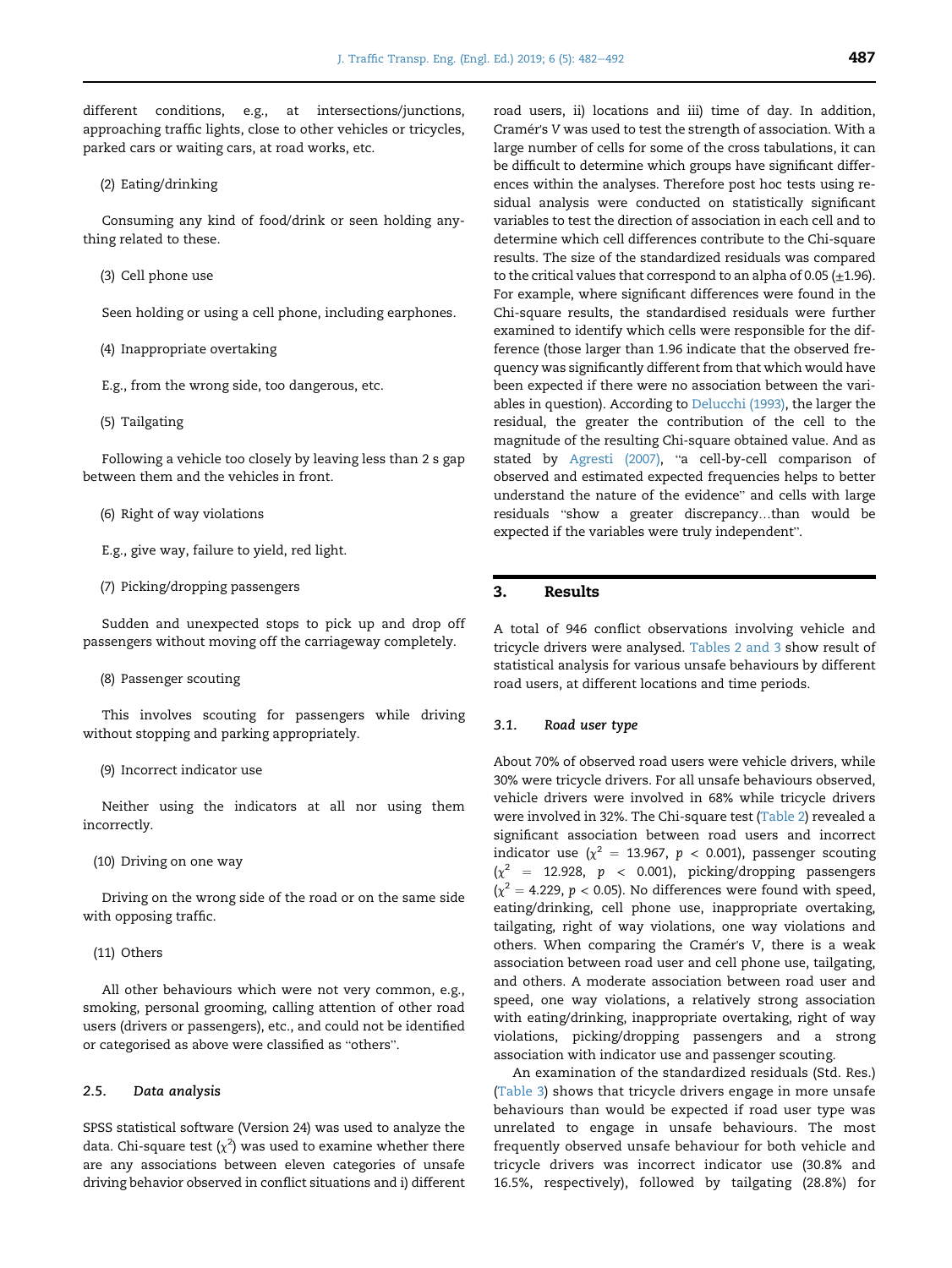<span id="page-6-0"></span>

| Table $2$ – Chi-square results of unsafe behaviours by road |  |
|-------------------------------------------------------------|--|
| user type, location and time of day.                        |  |

| Unsafe behaviour                                                                            | Road user type | Location       | Time of day |
|---------------------------------------------------------------------------------------------|----------------|----------------|-------------|
| Inappropriate speed                                                                         |                |                |             |
| $\chi^2$                                                                                    | 0.635          | 36.843**       | $9.445$ $*$ |
| <i>p</i> -value                                                                             | 0.426          | 0.000          | 0.002       |
| Cramér's V                                                                                  | 0.026          | 0.197          | 0.100       |
| Eating/drinking                                                                             |                |                |             |
| $x^2$                                                                                       | 2.504          | $8.551*$       | 14.040**    |
| p-value                                                                                     | 0.114          | 0.014          | 0.000       |
| Cramér's V                                                                                  | 0.051          | 0.095          | 0.122       |
| Cell phone use                                                                              |                |                |             |
| $x^2$                                                                                       | 0.206          | 0.693          | 0.214       |
| p-value                                                                                     | 0.650          | 0.707          | 0.643       |
| Cramér's V                                                                                  | 0.015          | 0.027          | 0.015       |
| Inappropriate overtaking                                                                    |                |                |             |
| $\chi^2$                                                                                    | 2.329          | 8.788          | 3.106       |
| <i>p</i> -value                                                                             | 0.127          | 0.012          | 0.078       |
| Cramér's V                                                                                  | 0.050          | 0.096          | 0.057       |
| Tailgating                                                                                  |                |                |             |
| $\chi^2$                                                                                    | 0.046          | 56.129"        | 0.662       |
| p-value                                                                                     | 0.831          | 0.000          | 0.416       |
| Cramér's V                                                                                  | 0.007          | 0.244          | 0.026       |
| Right of way violations                                                                     |                |                |             |
| $x^2$                                                                                       | 2.827          | 17.992**       | $5.772*$    |
| p-value                                                                                     | 0.093          | 0.000          | 0.016       |
| Cramér's V                                                                                  | 0.055          | 0.138          | 0.078       |
| Incorrect indicator use                                                                     |                |                |             |
| $\chi^2$                                                                                    | 13.967**       | 1.767          | 0.346       |
| <i>p</i> -value                                                                             | 0.000          | 0.413          | 0.556       |
| Cramér's V                                                                                  | 0.122          | 0.043          | 0.019       |
| Passenger scouting                                                                          |                |                |             |
| $x^2$                                                                                       | 12.928**       | 13.343**       | 6.301"      |
| <i>p</i> -value                                                                             | 0.000          | 0.001          | 0.012       |
| Cramér's V                                                                                  | 0.117          | 0.121          | 0.082       |
| Driving on one way                                                                          |                |                |             |
| $\chi^2$                                                                                    | 0.681          | 4.530          | 1.052       |
| p-value                                                                                     | 0.409          | 0.104          | 0.305       |
| Cramér's V                                                                                  | 0.027          | 0.069          | 0.033       |
| Picking/dropping of passengers                                                              |                |                |             |
| $\chi^2$                                                                                    | 4.229"         | 11.018**       | 0.616       |
| p-value                                                                                     | 0.040          | 0.004          | 0.433       |
| Cramér's V                                                                                  | 0.067          | 0.108          | 0.026       |
| Others<br>$\chi^2$                                                                          |                |                |             |
|                                                                                             | 0.002          | 7.185          | 0.252       |
| <i>p</i> -value                                                                             | 0.961<br>0.002 | 0.028<br>0.087 | 0.615       |
| Cramér's V                                                                                  |                |                | 0.016       |
| Note: *significant at a 0.05 confidence level, **significant at a 0.01<br>confidence level. |                |                |             |

vehicle drivers and picking/dropping of passengers (12.5%) for the tricycle drivers. Concentrating on statistically significant behaviours ([Table 3,](#page-7-0) in bold), standardized residuals which were calculated to determine which cell differences contribute to the Chi-square result test, show that among road users who did not use their indicator (correctly), there were more tricycle drivers (2.3) than would be expected and less vehicle drivers  $(-1.5)$ . Similarly, passenger scouting where tricycle drivers were observed scouting for passengers relatively more (2.6) compared to the vehicle drivers  $(-1.7)$ . Tricycle drivers were also over-represented (1.4) in picking/dropping of passengers compared to vehicle drivers  $(-0.9)$ .

#### 3.2. Location

Depending on the physical characteristics of the locations, a number of unsafe behaviours were found to be spread across different locations (Table 2). At Govt. Coll., 20.8% of unsafe behaviours were observed, 44.2% at IMSU and 34.9% at Dick Tiger. Chi-square test results show significant association for inappropriate speed ( $\chi^2$  = 36.843, p < 0.001), eating/ drinking ( $\chi^2$  = 8.551, p < 0.05), inappropriate overtaking  $(x^2 = 8.788, p < 0.05)$ , tailgating  $(x^2 = 56.129, p < 0.001)$ , right of way violations ( $\chi^2$  = 17.992, p < 0.001), passenger scouting  $(x^2$  = 13.343,  $p$  = 0.001), picking/dropping passenger  $(x^2 = 11.018, p = 0.004)$ , others  $(x^2 = 7.185, p < 0.05)$ . When comparing the Cramér's V, there is a moderate association with cell phone use, a relatively strong association with incorrect indicator use and a strong association with speed, eating/drinking, inappropriate overtaking, tailgating, right of way violations, passenger scouting, one way violations, picking/dropping of passengers and others.

Although a greater percentage of unsafe behaviours were observed at IMSU, a closer look at the result of the post hoc tests, using standardized residuals indicate otherwise ([Table](#page-7-0) [3\)](#page-7-0). Observations at Govt. Coll. shows that speed (4.5), eating/ drinking (2.4), inappropriate overtaking (2.1), right of way violations (1.7), passenger scouting (2.6), one way violations (1.7), picking/dropping of passengers (2.2) and others (1.1) were over represented in the actual sample compared to the expected frequency. This means that there were more unsafe behaviours in this location than would be expected. At IMSU, tailgating (3.1) was relatively more common than would be expected and right of way violations (1.7) were over represented at Dick Tiger.

### 3.3. Time of day

Of all unsafe behavioural observations, 55.6% was made during the peak and 44.4% during the off peak hours. There were statistically significant associations between time of day and inappropriate speed ( $\chi^2$  = 9.445, p = 0.002), eating/drinking  $(x^2 = 14.040, p < 0.001)$ , right of way violations  $(x^2 = 5.772,$  $p <$  0.05) and passenger scouting ( $\chi^2$  = 6.301,  $p <$  0.05), with a strong effect size (Cramér's  $V = 0.100, 0.122, 0.078, 0.082,$ respectively). Post hoc tests, using standardized residuals ([Table 3](#page-7-0)), indicates that the pattern and type of behaviour observed were different between the peak and off peak periods. Observation of inappropriate speed and right of way violations appeared to be more in the peak period, although the standardised residual was under 1.96 (1.6 and 1.3). On the other hand, during the off peak period, it was observed that eating/drinking (2.5) and passenger scouting (1.6) were relatively more common than expected.

# 4. Discussion

This study explored the impact of road user type, location and time of day on unsafe behaviours observed in conflict situations in Imo State, Nigeria. It was found that one or more unsafe behaviours were present in observed conflicts. According to [Lee et al. \(2009\)](#page-10-0), these types of behaviours have the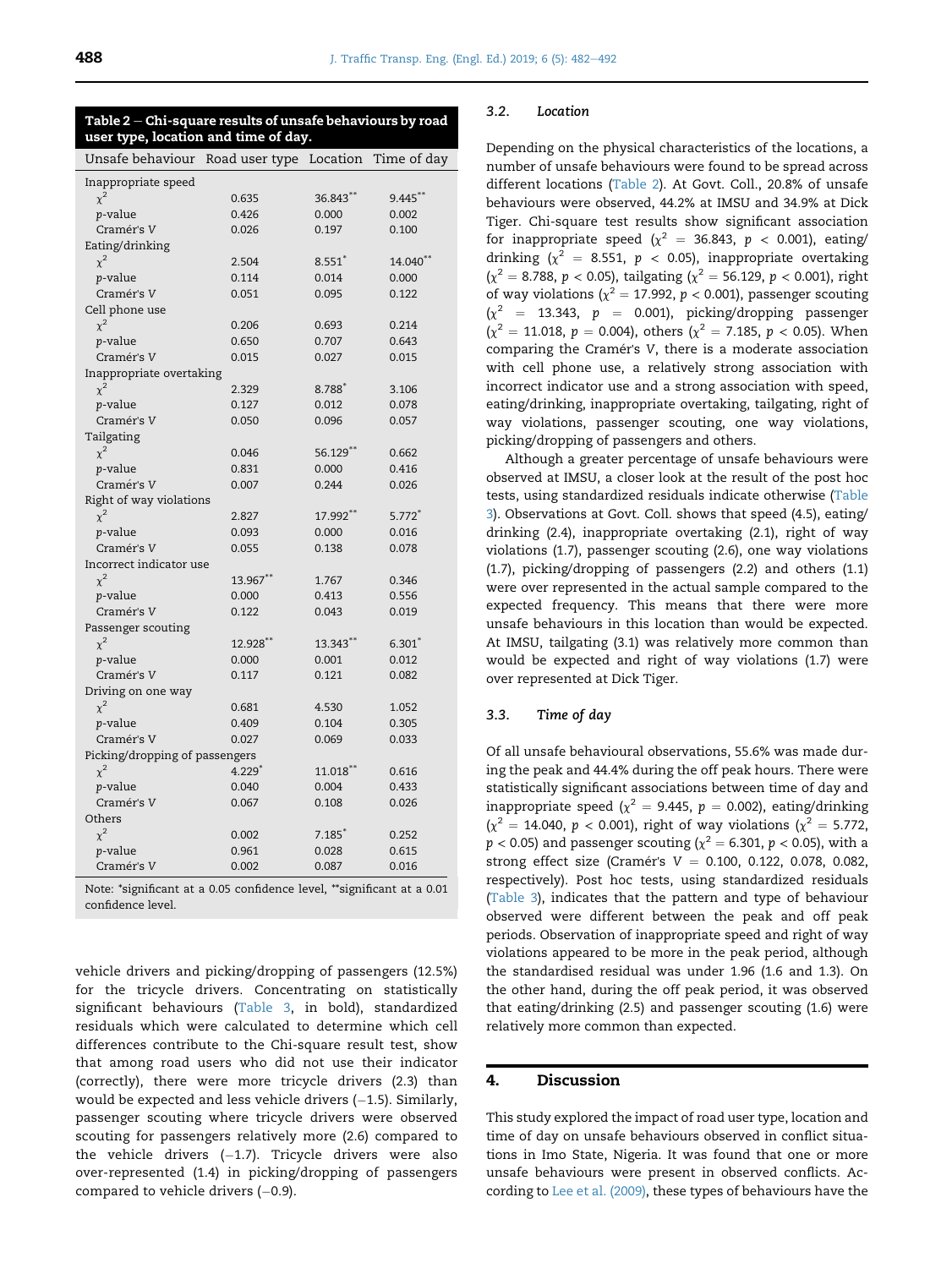<span id="page-7-0"></span>

| Table 3 – Standardized residual results of unsafe behaviours by road user type, location and time of day. |           |                        |                     |                      |                                        |            |                               |                  |                                 |                       |                                   |            |                              |
|-----------------------------------------------------------------------------------------------------------|-----------|------------------------|---------------------|----------------------|----------------------------------------|------------|-------------------------------|------------------|---------------------------------|-----------------------|-----------------------------------|------------|------------------------------|
| Condition                                                                                                 |           | Inappropriate<br>speed | Eating/<br>drinking | Cell<br>phone<br>use | Inappropriate Tailgating<br>overtaking |            | Right<br>of way<br>violations | indicator<br>use | Incorrect Passenger<br>scouting | Driving on<br>one way | Picking/dropping<br>of passengers | Others     | All unsafe<br>behaviours (%) |
| Road user type                                                                                            |           |                        |                     |                      |                                        |            |                               |                  |                                 |                       |                                   |            |                              |
| Vehicle                                                                                                   | $n (\%)$  | 233 (24.6)             | 119 (12.6)          | 168 (17.8)           | 245 (25.9)                             | 271 (28.8) | 183 (19.30)                   | 291 (30.8)       | 162(17.1)                       | 98 (10.4)             | 240 (25.4)                        | 272(28.6)  | 2282 (68.1)                  |
|                                                                                                           | Std. Res. | $-0.3$                 | $-0.8$              | 0.2                  | $-0.6$                                 | 0.1        | $-0.8$                        | $-1.5$           | $-1.7$                          | $-0.4$                | $-0.9$                            | 0.0        |                              |
| Tricycle                                                                                                  | $n$ (%)   | 103 (10.9)             | 61(6.4)             | 65 (6.9)             | 115(12.2)                              | 109(11.5)  | 90(9.5)                       | 156 (16.5)       | 98 (10.4)                       | 46(4.9)               | 118 (12.5)                        | 111(11.7)  | 1072 (31.9)                  |
|                                                                                                           | Std. Res. | 0.5                    | 1.2                 | $-0.3$               |                                        | $-0.1$     | 1.2                           | 2.3              | 2.6                             | 0.6                   | 1.4                               | 0.0        |                              |
| Location                                                                                                  |           |                        |                     |                      |                                        |            |                               |                  |                                 |                       |                                   |            |                              |
| Govt. Coll.                                                                                               | $n (\%)$  | 89 (9.4)               | 43 (4.5)            | 39(4.1)              | 76 (8.0)                               | 78 (8.2)   | 57(6.0)                       | 77(8.1)          | 60(6.3)                         | 32(3.4)               | 76 (8.0)                          | 72 (7.6)   | 699 (20.8)                   |
|                                                                                                           | Std. Res. | 4.5                    | 2.4                 | 0.1                  | 2.1                                    | 1.9        | 1.7                           | 0.3              | 2.6                             | 1.7                   | 2.2                               | 1.1        |                              |
| <b>IMSU</b>                                                                                               | $n (\%)$  | 133 (14.1)             | 74 (7.8)            | 99 (10.5)            | 149 (15.8)                             | 210 (22.2) | 93 (9.8)                      | 207(21.9)        | 118 (12.5)                      | 56 (5.9)              | 161 (17.0)                        | 182 (19.2) | 1482 (44.2)                  |
|                                                                                                           | Std. Res. | $-1.4$                 | $-0.7$              | $-0.5$               | $-0.9$                                 | 3.1        | $-2.6$                        | 0.5              | 0.2                             | $-1.0$                | 0.1                               | 0.8        |                              |
| Dick tiger                                                                                                | $n (\%)$  | 114 (12.1)             | 63 (6.7)            | 95 (10.0)            | 135 (14.3)                             | 92(9.7)    | 123 (13.0)                    | 163(17.2)        | 82 (8.7)                        | 56 (5.9)              | 121 (12.8)                        | 129 (13.6) | 1173 (34.9)                  |
|                                                                                                           | Std. Res. | $-1.4$                 | $-0.8$              | 0.5                  | $-0.4$                                 | $-4.5$     | 1.7                           | $-0.8$           | $-1.9$                          | 0.0                   | $-1.5$                            | $-1.6$     |                              |
| Time of day                                                                                               |           |                        |                     |                      |                                        |            |                               |                  |                                 |                       |                                   |            |                              |
| Peak                                                                                                      | $n$ (%)   | 210 (22.2)             | 78 (8.2)            | 127(13.4)            | 214(22.6)                              | 206(21.8)  | 169 (17.9)                    | 245(25.9)        | 128 (13.5)                      | 86(9.1)               | 194 (20.5)                        | 210(22.2)  | 1867 (55.6)                  |
|                                                                                                           | Std. Res. | 1.6                    | $-2.2$              | $-0.3$               | 0.9                                    | $-0.4$     | 1.3                           | $-0.3$           | $-1.4$                          | 0.6                   | $-0.4$                            | $-0.3$     |                              |
| Off-peak                                                                                                  | $n$ (%)   | 126 (13.3)             | 102(10.8)           | 106(11.2)            | 146 (15.4)                             | 174 (18.4) | 104(11)                       | 202(21.4)        | 132 (14)                        | 58(6.1)               | 164(17.3)                         | 173 (18.3) | 1487 (44.4)                  |
|                                                                                                           | Std. Res. | $-1.8$                 | 2.5                 | 0.3                  | $-1.0$                                 | 0.5        | $-1.5$                        | 0.3              | 1.6                             | $-0.7$                | 0.5                               | 0.3        |                              |
| Total                                                                                                     | $n (\%)$  | 336 (10)               | 180(5.4)            | 233(6.9)             | 360(10.7)                              | 380 (11.3) | 273(8.1)                      | 447 (13.3)       | 260(7.7)                        | 144 (4.3)             | 358 (10.7)                        | 383 (11.4) | 3354 (100)                   |

Note: statistically significant behaviours is in bold. Example: Chi-square test shows that inappropriate speed as an unsafe behaviour has <sup>a</sup> statistical relationship with location. Although <sup>a</sup> greater number and percentage of this unsafe behaviour was observed at IMSU (133, 14.1%), the result of the standardized residual shows that inappropriate speed observed at Govt. Coll. (4.5) was more than expected compared to the other locations  $(-1.4)$ .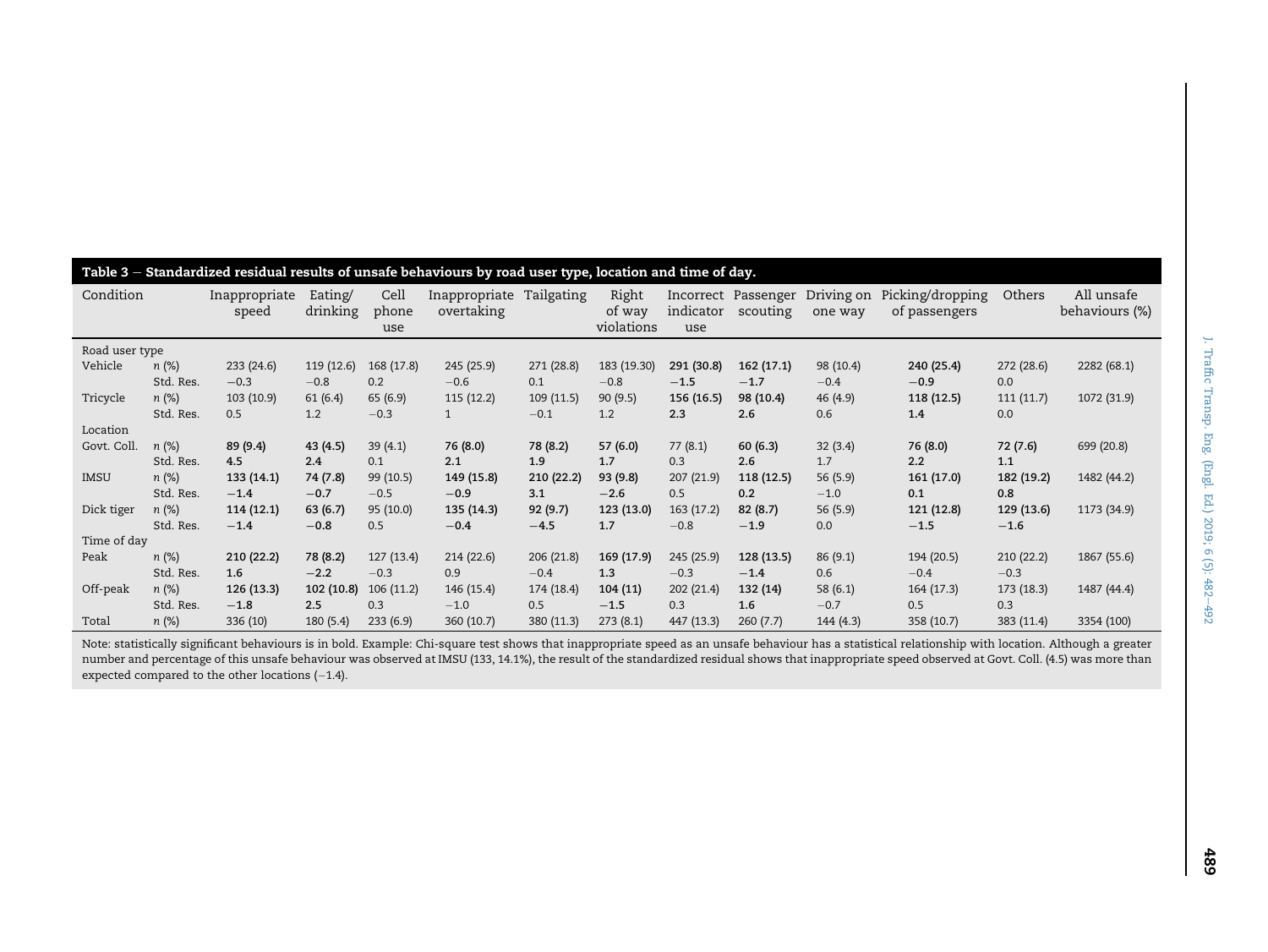potential to degrade driving performance resulting in serious consequences for road safety and in addition greatly increase the risk of crashes.

There were statistically significant associations between road user type and three variables (incorrect indicator use, passenger scouting and picking/dropping of passengers). Regarding road user type and incorrect indicator use, a greater number of vehicle drivers were identified as not using it or using it in the wrong way, but a post hoc test ([Table 3\)](#page-7-0) showed that tricycle drivers were over-represented in this behaviour. The same was also observed with the other variables (passenger scouting and picking/dropping of passengers). As stated earlier, tricycles became more prevalent following the ban on motorcycles. The desired reduction in crashes seems far from being achieved as reports from media, which have been supported by this study, and shown that tricycle drivers disregard the rules and regulations. In a bid to attract passengers, they stop the vehicle wherever they want, creating chaos on the roads. Reckless driving and abrupt stopping in the middle of the roads often lead to crashes. According to [Shailaja et al. \(2013\),](#page-10-0) the driving practices of auto-rickshaw drivers (tricycle drivers), specifically speeding and making frequent and often unexpected stops to pick up and drop passengers, increase risks of road traffic injuries for themselves, their passengers, and other road-users. It is therefore very important to regulate this group while organising some form of training for them and other road users and in addition, providing them with dedicated stops where they will have to pick and drop off passengers.

There was also significant association between location and eight variables related to unsafe behaviours (speed, eating/drinking, incorrect overtaking, tailgating, right of way violations, passenger scouting, picking/dropping passenger, others). Whilst the lowest number of unsafe behaviours (699) were recorded at Govt. Coll., the result of the residual analysis ([Table 3](#page-7-0)) showed that most of the behaviours, for example inappropriate speed (4.5), eating and drinking (2.4), inappropriate overtaking (2.1), passenger scouting (2.6) and picking/dropping off passengers (2.2) were more than expected and contributed significantly to the Chi-square value compared to the other locations. As described in [Table](#page-4-0) [1,](#page-4-0) this location is on a straight road which, according to [Haynes et al. \(2007\),](#page-10-0) could be riskier than curved roads as drivers tend to be less careful and drive at higher speeds.

Time of day was found to be significantly associated with unsafe behaviours such as speed, eating/drinking, right of way violations and passenger scouting. Overall it appeared that this significant association was due to more unsafe behaviours observed in the morning peak. Of these, speed and right of way violations were mostly observed in the peak period and are closely associated with increased traffic flow and density. The other two behaviours were more present in the off peak period than would be expected.

The most frequently observed unsafe behaviours in this study were speeding, incorrect overtaking, tailgating, wrong indicator use, right of way violations, passenger scouting, one way violations, picking/dropping of passengers. All these are not exactly what have been identified in previous studies conducted in developed countries where most reported unsafe behaviours are mobile phone use, smoking, eating/

drinking, etc. ([Stutts et al., 2005; Sullman, 2012\)](#page-10-0). The results of this study show that some unsafe behaviours can be localised and only be identified in specific environments. For example, behaviours such as passenger scouting and picking/dropping of passengers cannot be seen in environments with an organised transport system where passengers go to designated public stations to board taxis or buses instead of drivers shouting, stopping and moving at the same time while scouting for passengers. In a study by [Olapoju \(2016\)](#page-10-0), investigating non driving activities that commercial drivers were engaged in while driving in Nigeria, 93% of drivers were observed scouting for passengers. And as seen in this study, results of the Chi-square test show that passenger scouting was significantly associated with all the variables tested (road user type, location and time of day). This indicates that this is a very big problem which should be further investigated.

This study shows that there are unsafe behaviours which are localised and can only be found in a particular cultural environment but also have a very big effect on safe driving as other generalised behaviours. A number of studies ([Cale, 2011;](#page-9-0) [Nordfjaern et al., 2011; Ozkan et al., 2006; Warner et al., 2011\)](#page-9-0) which have compared driving behaviour in different countries, indicate that aside from variations in traffic composition and road infrastructure, driver behaviour and traffic characteristics can be distinctive. This study is one of the very few that have identified unsafe drivers' behaviour using data from the observation of traffic conflicts. These unsafe behaviours were established and categorised after careful examination of the events leading to observed conflicts. These behaviours represent driving activities that may be considered unsafe and are often linked to crashes on the road. Even though conflicts are not actual crashes, crashes could be described as unresolved conflicts and this study has provided the rare opportunity of observing what happens before most crashes occur. This is important because it is a proactive approach to traffic safety analysis without necessarily waiting for crashes to happen. In addition, it is important to say that the behaviours observed are what is happening in real traffic situation in this particular environment and reflects the nature of behaviours that could precede crashes. This study focused on identifying variables which are related to unsafe behaviours in conflict situations with the aim of making recommendations to improve the safety of road users in Nigeria.

This paper is based on behaviours observed in conflict situations at three different locations. The fact that the frequency of unsafe behaviours was closely associated with location and specifically on a straight road gives an indication of how dangerous that location is for road users, even though the absolute number was lower than other locations. These results may only be limited to studies in the urban areas and unsafe behaviours may be different in rural areas. Further research with a larger sample and locations with similar characteristics could help make a better comparison and to find out if these are prevalent across different locations.

Because we were particularly interested in behaviours in conflict situations, there could also have been a number of unsafe behaviours which were not observed probably because they didn't result in a conflict. As a result, the number of unsafe behaviours observed here is likely an underestimation of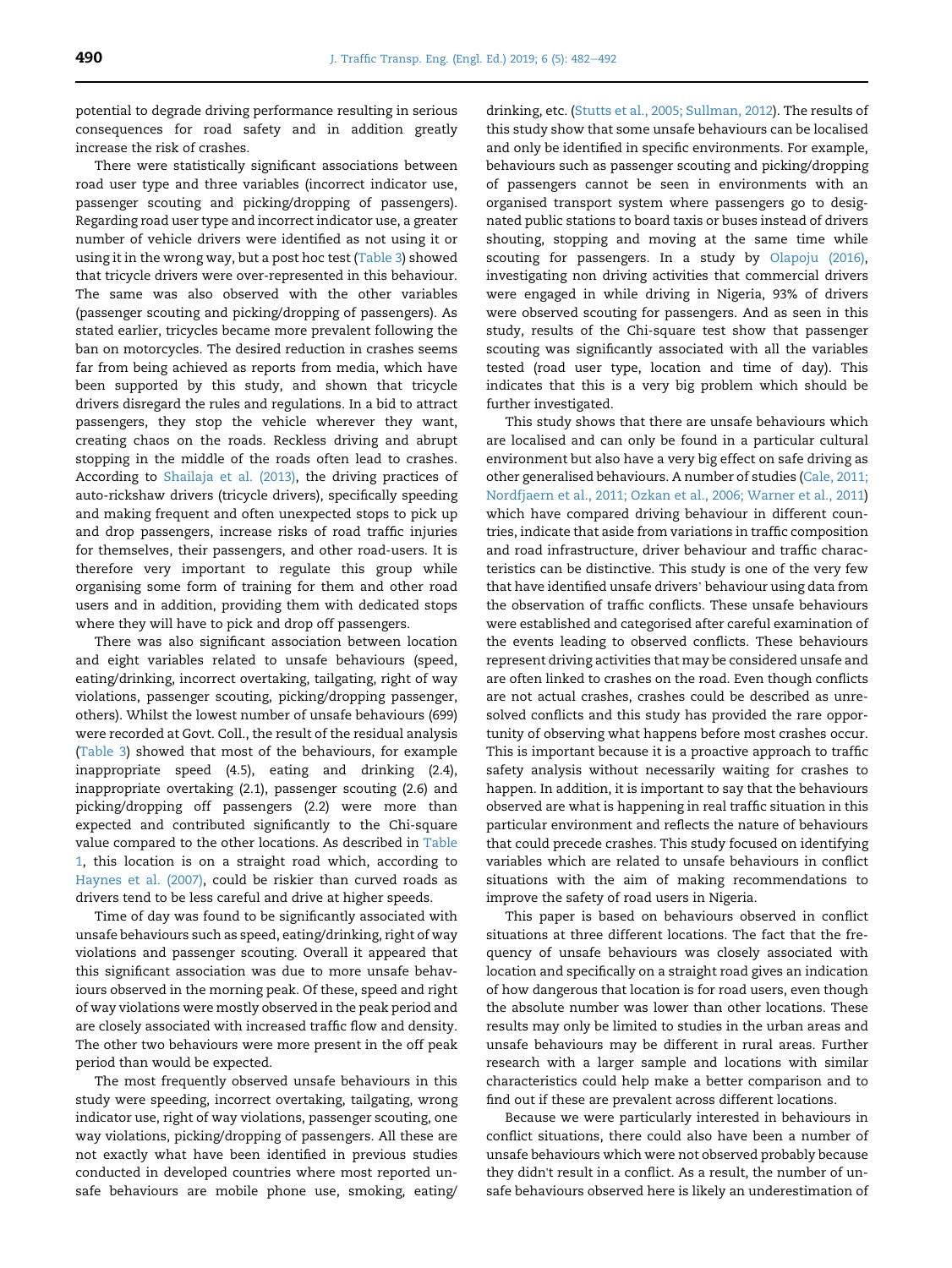<span id="page-9-0"></span>the true frequency. In addition, with this method of data collection, it was also not very possible to observe all invehicle behaviours leading to conflicts. Different results may be obtained if every road user crossing the different locations of interest were observed. Future research could mitigate this issue by making observations of all road users including the behaviours not involved in conflicts and comparing unsafe behaviours across each group.

This study, however, provides an opportunity for future research in this study area using the traffic conflict technique to identify unsafe behaviours which may lead to conflicts and subsequently contribute to crashes.

# 5. Conclusions

Results demonstrate the usefulness of conflict observation in road safety research where there is no (or limited) crash data. At the same time, variables such as road user type, location and time of day were observed to be associated with different types of unsafe behaviours.

In this study, the main focus was establishing the possibility of applying the conflict technique to research unsafe behaviour of various road users in conflict situations. Most unsafe behaviours recorded in developed countries in the literature has always been linked to the use of mobile phones, eating/drinking, etc., however in Nigeria drivers tend to be rather engaged in other unsafe behaviours which are not seen in the developed countries. Behaviours such as passenger scouting, picking/dropping of passengers were found to be prevalent across locations, during different times of the day and among various road users. Because of the nature of the environment including lack of road infrastructure, road users find it difficult to obey simple road rules. Even though drivers know that engaging in these activities could increase crash risk, they do so anyway. In general, incorrect use of indicators and tailgating were observed to be the highest among all behaviours observed.

Based on the results of this study, the following recommendations are suggested in order to improve road user behaviour in Nigeria.

- Provision of better road infrastructure including traffic control devices would provide safe and efficient movement of all road users.
- Stricter regulations and enforcement would help reduce traffic offences.
- Appropriate road safety education (campaigns) for the general population through both formal and informal education systems: this could be done by introducing the traffic education system into schools, offering more education about proper and improper driver behaviour and traffic rules through the media, such as radio, TV program, newspaper, Facebook, Instagram, etc. These measures are expected to increase the knowledge of traffic rules for all road users.
- Comprehensive driver pre-licencing training program and driver improvement program during licence renewal should be implemented. Pre-licencing training programs must be supervised by qualified personnel and adequate

testing conducted before the issuing of drivers' licences. The driving test should not be considered as the final stage of learning as drivers should take further training especially during licence renewal.

# Conflict of interest

The authors do not have any conflict of interest with other entities or researchers.

# Acknowledgments

We would like to thank the Tertiary Education Trust Fund (TETFund) of Nigeria and Institute for Transport Studies, University of Leeds, UK, for funding this research. The authors also acknowledge the assistance of all the field surveyors who helped with the data collection.

This research work is dedicated to the memory of Dr. Frank Lai, who passed away on November 24, 2017. His contribution to this work is appreciated.

- [Abele, L., Moller, M., 2011. The relationship between road design](http://refhub.elsevier.com/S2095-7564(18)30045-X/sref1) [and driving behaviour. In: 3rd International Conference on](http://refhub.elsevier.com/S2095-7564(18)30045-X/sref1) [Road Safety and Simulation, Indianapolis, 2011.](http://refhub.elsevier.com/S2095-7564(18)30045-X/sref1)
- [Almqvist, S., Hyden, C., 1994. Methods for assessing traffic safety](http://refhub.elsevier.com/S2095-7564(18)30045-X/sref2) in developing countries. Building Issues (LCHS)  $6$  (1),  $3-20$  $3-20$ .
- [Almqvist, S., Ekman, L., 2001. The Swedish Traffic Conflict](http://refhub.elsevier.com/S2095-7564(18)30045-X/sref3) Technique: Observer'[s Manual. Department of Technology and](http://refhub.elsevier.com/S2095-7564(18)30045-X/sref3) [Society Traffic Engineering, Lund University Sweden, Lund.](http://refhub.elsevier.com/S2095-7564(18)30045-X/sref3)
- [Agresti, A., 2007. An Introduction to Categorical Data Analysis,](http://refhub.elsevier.com/S2095-7564(18)30045-X/sref4) [second ed. John Wiley](http://refhub.elsevier.com/S2095-7564(18)30045-X/sref4) & [Sons, Inc., Hoboken.](http://refhub.elsevier.com/S2095-7564(18)30045-X/sref4)
- [Amundsen, F., Hyden, C., 1977. First Workshop on Traffic](http://refhub.elsevier.com/S2095-7564(18)30045-X/sref5) [Conflicts. Institute of Transport Economics, Oslo](http://refhub.elsevier.com/S2095-7564(18)30045-X/sref5).
- [Atubi, A.O., 2010. Road traffic accident variations in Lagos State](http://refhub.elsevier.com/S2095-7564(18)30045-X/sref6) [Nigeria: a synopsis of variance spectra. Africa Research](http://refhub.elsevier.com/S2095-7564(18)30045-X/sref6) [Review: An International Multi-Disciplinary Journal 4 \(2\),](http://refhub.elsevier.com/S2095-7564(18)30045-X/sref6)  $197 - 218.$  $197 - 218.$  $197 - 218.$  $197 - 218.$
- Cale, M.H., 2011. Cultural Differences and Traffic Safety. Available at: [https://www.unece.org/.../roadsafe/.../2011\\_Belgrade\\_Pres\\_](https://www.unece.org/.../roadsafe/.../2011_Belgrade_Pres_Cale_Cultural_Differences_and_Traffic_Safety) [Cale\\_Cultural\\_Differences\\_and\\_Traffic\\_Safety](https://www.unece.org/.../roadsafe/.../2011_Belgrade_Pres_Cale_Cultural_Differences_and_Traffic_Safety) (Accessed 2 April 2018).
- [Delucchi, K.L., 1993. On the use and misuse of Chi Square. In:](http://refhub.elsevier.com/S2095-7564(18)30045-X/sref8) [Keren, G., Lewis, C. \(Eds.\), A Handbook for Data Analysis in](http://refhub.elsevier.com/S2095-7564(18)30045-X/sref8) [the Behavioural Sciences. Lawrence Erlbaum, Hillsdale,](http://refhub.elsevier.com/S2095-7564(18)30045-X/sref8) [pp. 294](http://refhub.elsevier.com/S2095-7564(18)30045-X/sref8)-[319](http://refhub.elsevier.com/S2095-7564(18)30045-X/sref8).
- [Dixit, V., Gayah, V., Radwan, E., 2012. Comparison of driver](http://refhub.elsevier.com/S2095-7564(18)30045-X/sref9) [behaviour by time of day and wet pavement conditions.](http://refhub.elsevier.com/S2095-7564(18)30045-X/sref9) [Journal of Transportation Engineering 138 \(8\), 1023](http://refhub.elsevier.com/S2095-7564(18)30045-X/sref9)-[1029](http://refhub.elsevier.com/S2095-7564(18)30045-X/sref9).
- Federal Road Safety Corps (FRSC), 2015. Annual Report 2014. Available at: <http://frsc.gov.ng/frsc2014> (Accessed 13 March 2017).
- Federal Road Safety Corps, 2017. Annual Report 2016. Available at: <http://frsc.gov.ng/frsc2016> (Accessed 28 July 2017).
- [Hao, W., Kamga, C., Wan, D., 2016. The effect of time of day on](http://refhub.elsevier.com/S2095-7564(18)30045-X/sref12) drivers'[s injury severity at highway rail grade crossings in](http://refhub.elsevier.com/S2095-7564(18)30045-X/sref12) [the United States. Journal of Traffic and Transportation](http://refhub.elsevier.com/S2095-7564(18)30045-X/sref12) Engineering (English Edition) 3  $(1)$ , 37–[50.](http://refhub.elsevier.com/S2095-7564(18)30045-X/sref12)